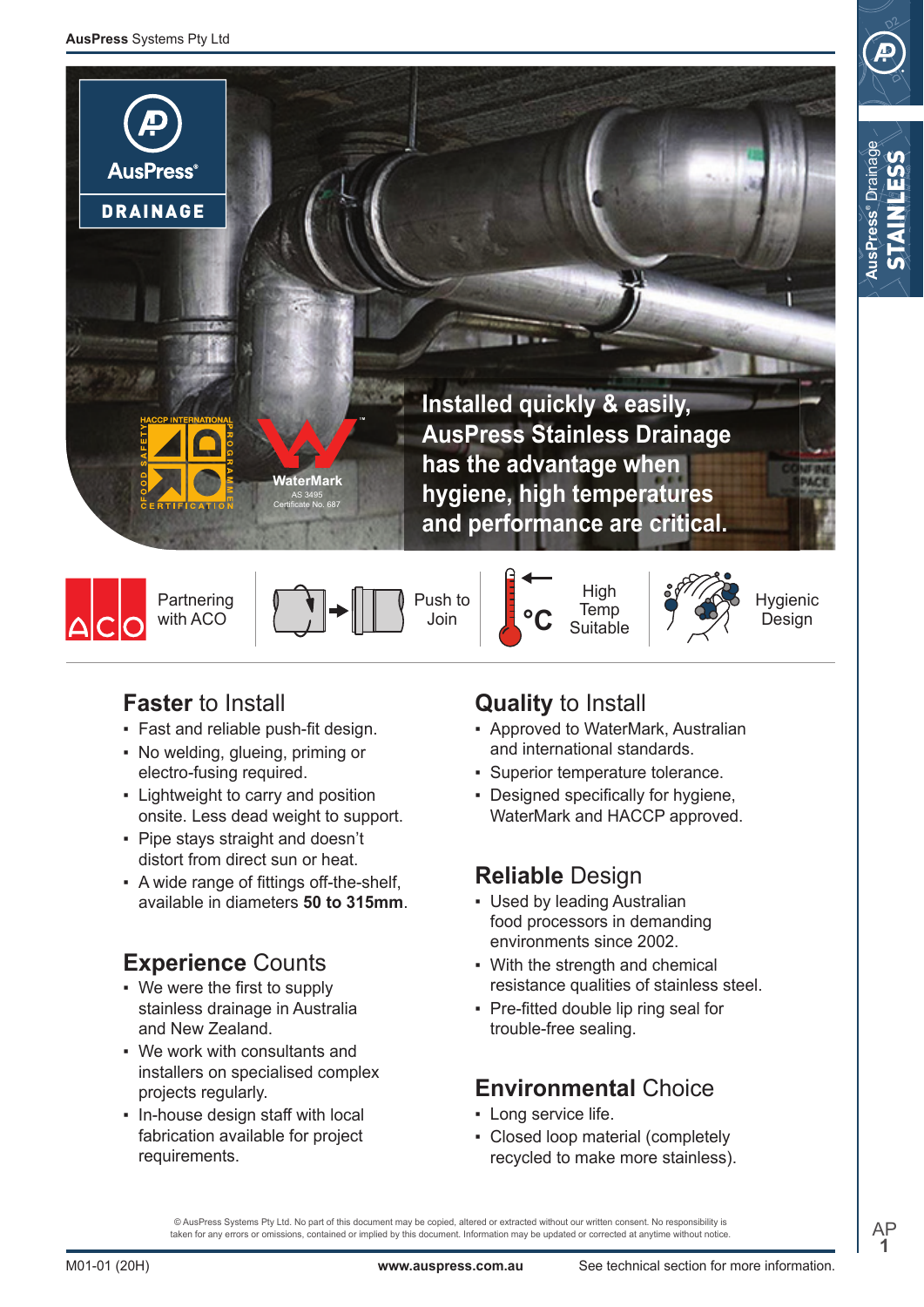**AusPress®** Drainage STAINLESS

**AusPress®** Drainage **AINTESS** 

# Installation Guide

**Start** to install stainless quicker... AusPress Stainless Drainage is a socket & spigot design that joins together by pushing the fittings together easily & quickly.

> Refer to the technical section for installation recommendations & more information.



Cutters are available for hire or purchase.

**Follow** the flow rule... AusPress Stainless Drainage is directional; the water flow must travel socket to spigot.





**Check for suitability...** Confirm the stainless steel and the ring seal (eg EPDM) are suitable for the application and situation. Some chemicals and environments can be unsuitable, please ask us if unsure.



| Colour       | Material    |                 | Temperature*    |
|--------------|-------------|-----------------|-----------------|
|              |             | Min             | Max             |
| <b>Black</b> | <b>EPDM</b> | $-50^{\circ}$ C | $100^{\circ}$ C |
| Green        | FPM         | $-20^{\circ}$ C | $200^{\circ}$ C |
|              |             |                 |                 |

\* Maximum continuous temperatures.

For ring seal suitability with chemicals and other applications, please contact us for assessment.

#### **This guide is only for standard applications.**

For specific or specialised applications please contact us first - www.auspress.com.au

#### **Ordering** & Design

Stainless drainage pipe is available in different lengths (from 150mm to 6m) so choose the length closest to what is needed to reduce offcut waste.

### **Cut** Pipe to Length

Cutting stainless drainage to length is easy with an appropriate cutter that:

- Is fitted with 'inox' blades designed to cold cut stainless,
- Clamps the pipe in position,
- Cuts the pipe square (with or without a guide) and,
- Forms a bevel to the spigot end of the pipe.

Approved cutting tools are listed below for reference - if in doubt, please contact us for advice.

Pipes are supplied with a socket and a spigot end; cut off from the spigot end keeping the socket. Using offcut spigot-spigot pipe pieces is not recommended.

Note fittings are not to be cut.

|                | Diameter:   |  | 50 75 110 160 | 200 | 250 | 315 |
|----------------|-------------|--|---------------|-----|-----|-----|
|                | 006.050.110 |  |               |     |     |     |
| <b>Blucher</b> | 800.050.160 |  |               |     |     |     |
|                | 006.125.200 |  |               |     |     |     |
|                | 006.200.315 |  |               |     |     |     |
|                | 419363      |  |               |     |     |     |
| Aco            | 419364      |  |               |     |     |     |
|                | 400738      |  |               |     |     |     |
|                | 417228      |  |               |     |     |     |

Note: Using a guide or holder is recommended for diameters 160mm & larger.



# **Inspect** the Ring Seal

In the socket, check that the rubber ring seal is: - The correct material specified (by colour) and, - With the mitred edges facing outwards and, - Not damaged and is free of debris.



## **Lubricate** the Ring Seal

Apply a small amount of joining lubricant to the ring seal inside the socket. We stock a silicon based lubricant.

Do not use oil or grease as a lubricant, this may damage the ring seal material.



#### **Push,** Twist & Pull

Using a slight twisting movement, push the spigot fully into the socket.

Then, retract 5-10mm to allow for expansion & contraction to occur within each socket. Marking the full insertion depth is a good method to see the distance retracted.

AP **2**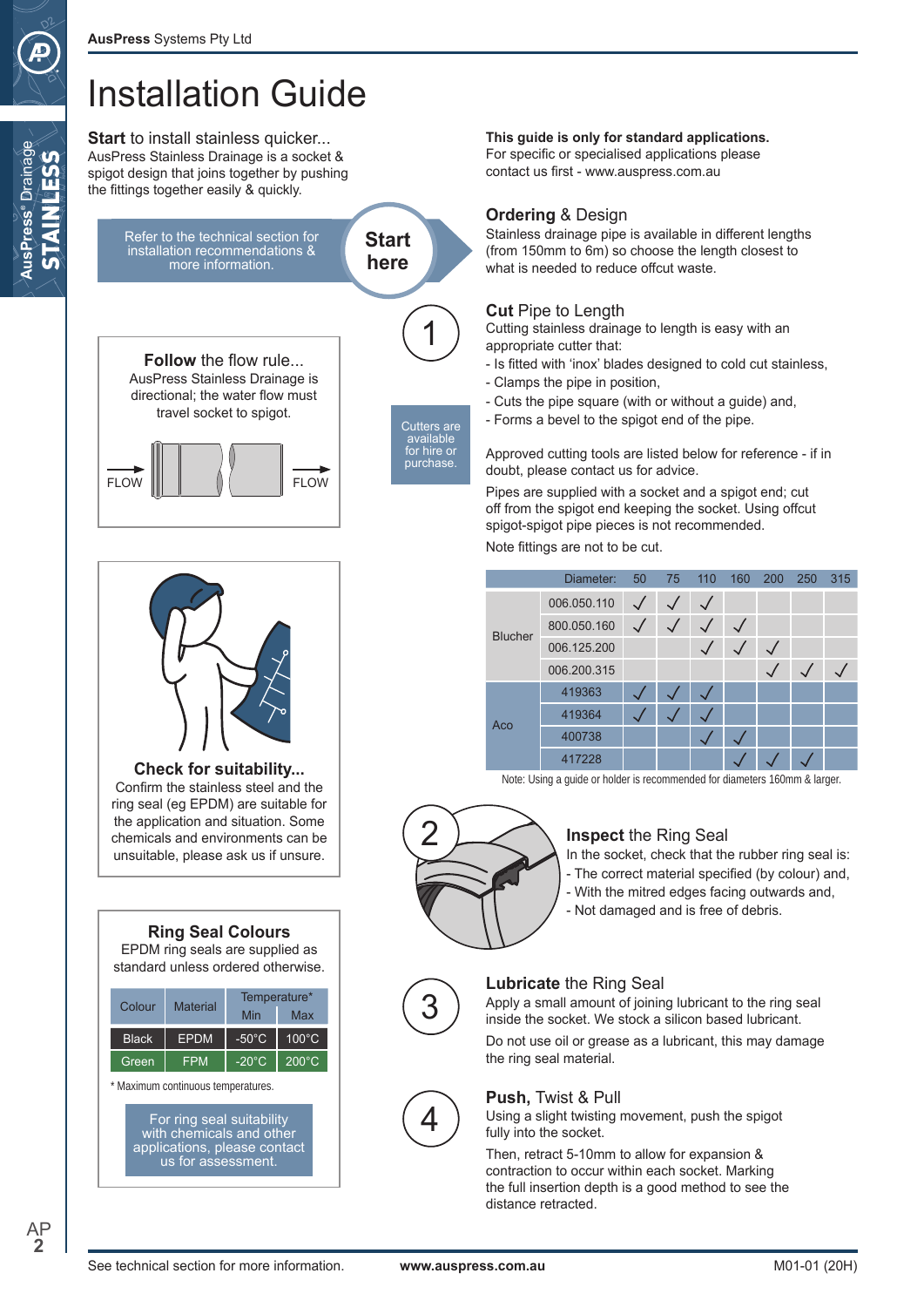AP.P.0150.050 **150 50** 0.2 0.5

Product No **L D1 Weight** (kg)

AP.P.1000.110 **1000 110** 2.9 11.9 AP.P.1500.110 **1500 110** 4.3 17.8 AP.P.2000.110 **2000 110** 5.7 23.7 AP.P.3000.110 **3000 110** 8.4 35.6 AP.P.6000.110 **6000 110** 16.7 71.8 AP.P.0250.160 **250 160** 1.6 6.6 AP.P.0500.160 **500 160** 2.9 12.7 AP.P.0750.160 **750 160** 4.1 18.8 AP.P.1000.160 **1000 160** 5.4 25.0 AP.P.1500.160 **1500 160** 7.9 37.2 AP.P.2000.160 **2000 160** 10.4 49.5 AP.P.3000.160 **3000 160** 15.4 74.0 AP.P.6000.160 **6000 160** 30.4 147.6 AP.P.0500.200\* **500 200** 4.5 19.8 AP.P.1000.200\* **1000 200** 8.3 38.8 AP.P.2000.200\* **2000 200** 15.8 76.7 AP.P.3000.200\* **3000 200** 23.2 114.5 AP.P.0500.250\* **500 250** 5.5 29.8 AP.P.1000.250\* **1000 250** 10.2 58.4 AP.P.2000.250\* **2000 250** 19.4 115.5 AP.P.3000.250\* **3000 250** 28.7 172.7 AP.P.0500.315\* **500 315** 9.8 47.9 AP.P.1000.315\* **1000 315** 17.7 93.7 AP.P.2000.315\* **2000 315** 33.5 175.1 AP.P.3000.315\* **3000 315** 49.3 276.7



# **AusPress®** Drainage STAINLESS

 $\blacksquare$ **Pipe Lengths** Socket - Spigot Material: 316 stainless steel, mill finish. Ring Seal: EPDM x1 fitted.

Supplied in stainless steel, items identified with a green label are grade 316L.

Each length of stainless drainage pipe is supplied with a socket (fitted with a rubber ring seal) and spigot end.

Ordered in various lengths to reduce offcut wastage then cut to length on site using an appropriate cutter.

**The system is directional; the water flow must travel from socket to spigot.**



Refer to the technical section for installation guides & other reference information.

An EPDM ring seal is prefitted in the socket end and can be change to another type of rubber type depending on chemicals or temperature requirements.

Our extensive technical experience is available to help with your individual project requirements or further information.



**50** mm

**75** mm

mm



**315** mm

| Cooket & Chiant Details |  |  |
|-------------------------|--|--|

| D3             |  |
|----------------|--|
| D <sub>2</sub> |  |
|                |  |
|                |  |
| ×              |  |
|                |  |
| T              |  |
|                |  |
| $10^{\circ}$   |  |
|                |  |
|                |  |
| D <sub>1</sub> |  |

| Socket & Spigot Details |              |                |                           | <b>Insertion</b><br>Depth                                                      |                |                |      | * Item available on request, lead time likely.<br><sup>#</sup> Wet weights calculated using full volume filled with water. |
|-------------------------|--------------|----------------|---------------------------|--------------------------------------------------------------------------------|----------------|----------------|------|----------------------------------------------------------------------------------------------------------------------------|
| D <sub>3</sub>          |              | D <sub>1</sub> | $\boldsymbol{\mathsf{x}}$ |                                                                                | D <sub>2</sub> | D <sub>3</sub> |      |                                                                                                                            |
| D <sub>2</sub>          |              | 50             | 42                        | $32 - 37$                                                                      | 51             | 62             | 1.0  |                                                                                                                            |
|                         |              | 75             | 50                        | $40 - 45$                                                                      | 76             | 88             | 1.0  |                                                                                                                            |
|                         |              | 110            | 57                        | $47 - 52$                                                                      | 111            | 126            | 1.0  |                                                                                                                            |
|                         | $\times$     | 160            | 70                        | $60 - 65$                                                                      | 161            | 178            | 1.25 |                                                                                                                            |
|                         |              | 200            | 80                        | $70 - 75$                                                                      | 201            | 219            | 1.5  |                                                                                                                            |
|                         |              | 250            | 90                        | $80 - 85$                                                                      | 251            | 269            | 1.5  |                                                                                                                            |
|                         |              | 315            | 100                       | $90 - 95$                                                                      | 316            | 334            | 2.0  |                                                                                                                            |
| D <sub>1</sub>          | $10^{\circ}$ |                |                           | Retract 5-10mm<br>after pushing<br>together for<br>expansion &<br>contraction. |                |                |      |                                                                                                                            |

| AP.P.0250.050 | 250  | 50  | 0.4 | 0.8  |
|---------------|------|-----|-----|------|
| AP.P.0500.050 | 500  | 50  | 0.7 | 1.5  |
| AP.P.0750.050 | 750  | 50  | 1.0 | 2.3  |
| AP.P.1000.050 | 1000 | 50  | 1.3 | 3.1  |
| AP.P.1500.050 | 1500 | 50  | 1.9 | 4.2  |
| AP.P.2000.050 | 2000 | 50  | 2.6 | 6.0  |
| AP.P.3000.050 | 3000 | 50  | 3.8 | 9.0  |
| AP.P.4000.050 | 4000 | 50  | 5.0 | 12.0 |
| AP.P.0150.075 | 150  | 75  | 04  | 0.9  |
| AP.P.0250.075 | 250  | 75  | 0.6 | 1.5  |
| AP.P.0500.075 | 500  | 75  | 1.0 | 3.0  |
| AP.P.0750.075 | 750  | 75  | 1.5 | 4.5  |
| AP.P.1000.075 | 1000 | 75  | 2.0 | 6.0  |
| AP.P.1500.075 | 1500 | 75  | 2.9 | 9.0  |
| AP.P.2000.075 | 2000 | 75  | 3.6 | 12.1 |
| AP.P.3000.075 | 3000 | 75  | 5.7 | 18.0 |
| AP.P.4000.075 | 4000 | 75  | 7.6 | 24.1 |
| AP.P.0150.110 | 150  | 110 | 0.6 | 1.8  |
| AP.P.0250.110 | 250  | 110 | 0.9 | 3.0  |
| AP.P.0500.110 | 500  | 110 | 1.5 | 6.0  |
| AP.P.0750.110 | 750  | 110 | 2.2 | 8.9  |

Dry Wet <sup>‡</sup>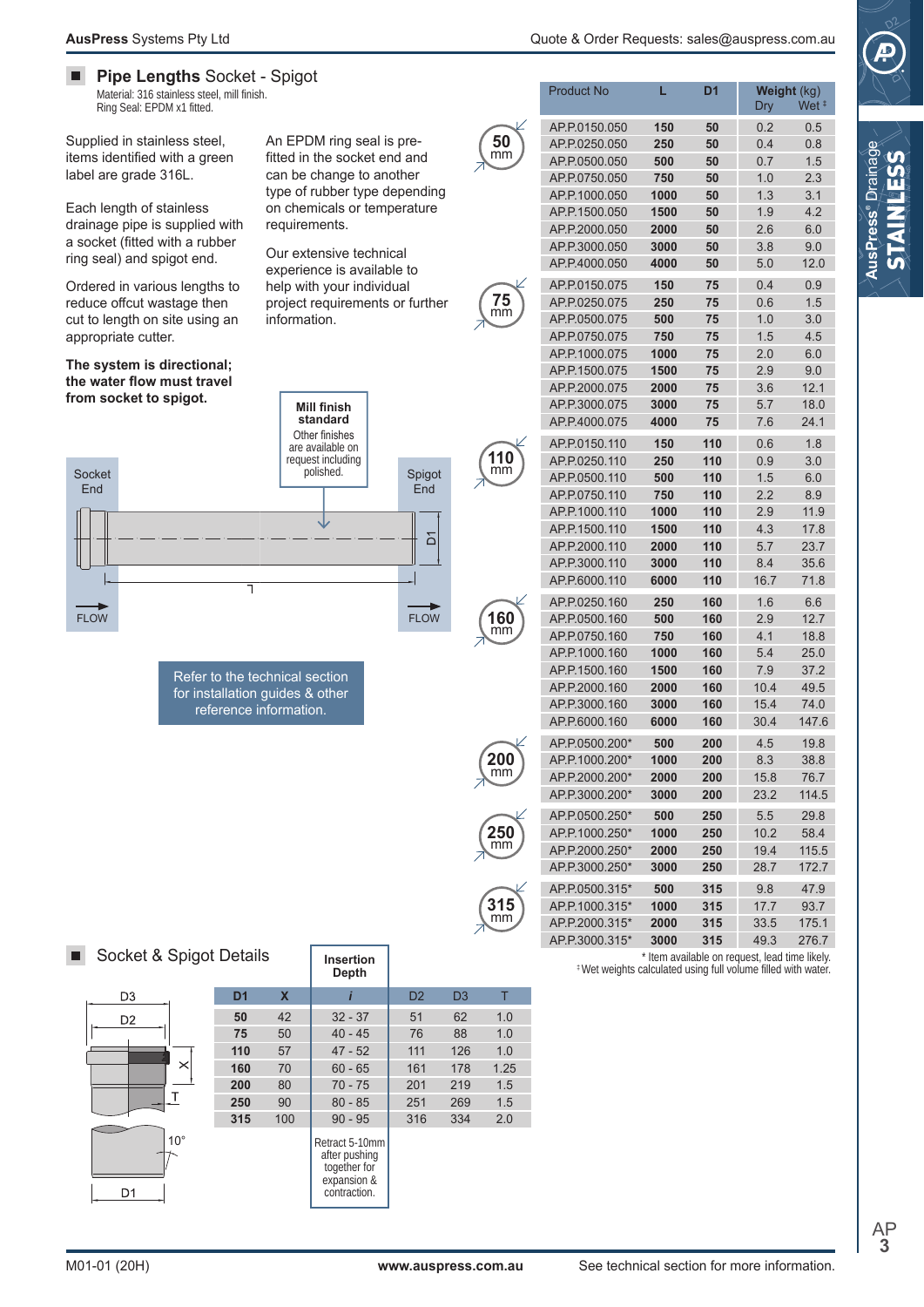# П



| Material: 316 stainless steel, mill finish. |     |       |                |                | Ring Seal: EPDM x1 fitted. |
|---------------------------------------------|-----|-------|----------------|----------------|----------------------------|
| <b>Product No</b>                           | D1  | Image | X <sub>1</sub> | X <sub>2</sub> |                            |
| AP.B.87.050                                 | 50  | A     | 86             | 40             |                            |
| AP.B.87.075                                 | 75  | A     | 107            | 53             |                            |
| AP.B.87.110                                 | 110 | A     | 134            | 67             |                            |
| AP.B.87.160                                 | 160 | A     | 181            | 105            |                            |
| AP.B.87.200*                                | 200 | B     | 215            | 129            |                            |
| AP.B.87.250*                                | 250 | B     | 297            | 198            |                            |
| AP.B.87.315*                                | 315 | B     | 393            | 286            |                            |

\* Item available on request, lead time likely.

## ■ **Swept Bend 87.5°** Socket - Spigot



| Material: 316 stainless steel, mill finish. |     |                |                |                | Ring Seal: EPDM x1 fitted.                     |
|---------------------------------------------|-----|----------------|----------------|----------------|------------------------------------------------|
| <b>Product No</b>                           | DИ  | X <sub>1</sub> | X <sub>2</sub> | X <sub>3</sub> |                                                |
| AP.SB.87.050*                               | 50  | 102            | 97             | 22             |                                                |
| AP.SB.87.075*                               | 75  | 128            | 126            | 30             |                                                |
| AP.SB.87.110                                | 110 | 173            | 160            | 46             |                                                |
| AP.SB.87.160                                | 160 | 229            | 224            | 75             |                                                |
|                                             |     |                |                |                | * Item available on request, lead time likely. |

#### ■ **Bend 45°** Socket - Spigot



Double bend arrangements shown for offset dimensions only - each bend sold separately.

| Material: 316 stainless steel, mill finish. |     |                |                |                |                |                | Ring Seal: EPDM x1 fitted. |
|---------------------------------------------|-----|----------------|----------------|----------------|----------------|----------------|----------------------------|
| <b>Product No</b>                           | D1  | X <sub>1</sub> | X <sub>2</sub> | X <sub>3</sub> | X <sub>4</sub> | X <sub>5</sub> | <b>X6</b>                  |
| AP.B.45.050                                 | 50  | 62             | 24             | 157            | 68             | 130            | 95                         |
| AP.B.45.075                                 | 75  | 76             | 32             | 197            | 83             | 159            | 121                        |
| AP.B.45.110                                 | 110 | 93             | 42             | 243            | 103            | 195            | 150                        |
| AP.B.45.160                                 | 160 | 131            | 55             | 331            | 138            | 269            | 200                        |
| AP.B.45.200*                                | 200 | 152            | 60             | 380            | 156            | 308            | 228                        |
| AP.B.45.250*                                | 250 | 177            | 76             | 438            | 185            | 362            | 273                        |
| AP.B.45.315*                                | 315 | 199            | 91             | 502            | 212            | 411            | 317                        |

Material: 316 stainless steel, mill finish. Ring Seal: EPDM x1 fitted.

\* Item available on request, lead time likely.

\* Item available on request, lead time likely.

■ **Bend 30°** Socket - Spigot



■ **Bend 15°** Socket - Spigot



Double bend arrangements shown for offset dimensions only - each bend sold separately.

Double bend arrangements shown for offset dimensions only - each bend sold separately.

AP.B.30.050 **50** 57 16 138 37 AP.B.30.075\* **75** 71 21 172 45 AP.B.30.110 **110** 85 27 223 61 AP.B.30.160\* **160** 110 40 278 73 AP.B.30.200\* **200** 137 45 336 89 AP.B.30.250\* **250** 153 58 413 110 AP.B.30.315\* **315** 172 68 448 121

Product No **D1** X1 X2 X3 X4

| Material: 316 stainless steel, mill finish. |     |                |                |                | Ring Seal: EPDM x1 fitted. |
|---------------------------------------------|-----|----------------|----------------|----------------|----------------------------|
| <b>Product No</b>                           | D1  | X <sub>1</sub> | X <sub>2</sub> | X <sub>3</sub> | X4                         |
| AP.B.15.050                                 | 50  | 54             | 12             | 134            | 18                         |
| AP.B.15.075                                 | 75  | 66             | 16             | 162            | 21                         |
| AP.B.15.110                                 | 110 | 78             | 15             | 198            | 26                         |
| AP.B.15.160                                 | 160 | 99             | 29             | 250            | 32                         |
| AP.B.15.200*                                | 200 | 123            | 31             | 300            | 38                         |
| AP.B.15.250*                                | 250 | 136            | 40             | 366            | 48                         |
| AP.B.15.315*                                | 315 | 151            | 46             | 388            | 51                         |

\* Item available on request, lead time likely.

AP **4**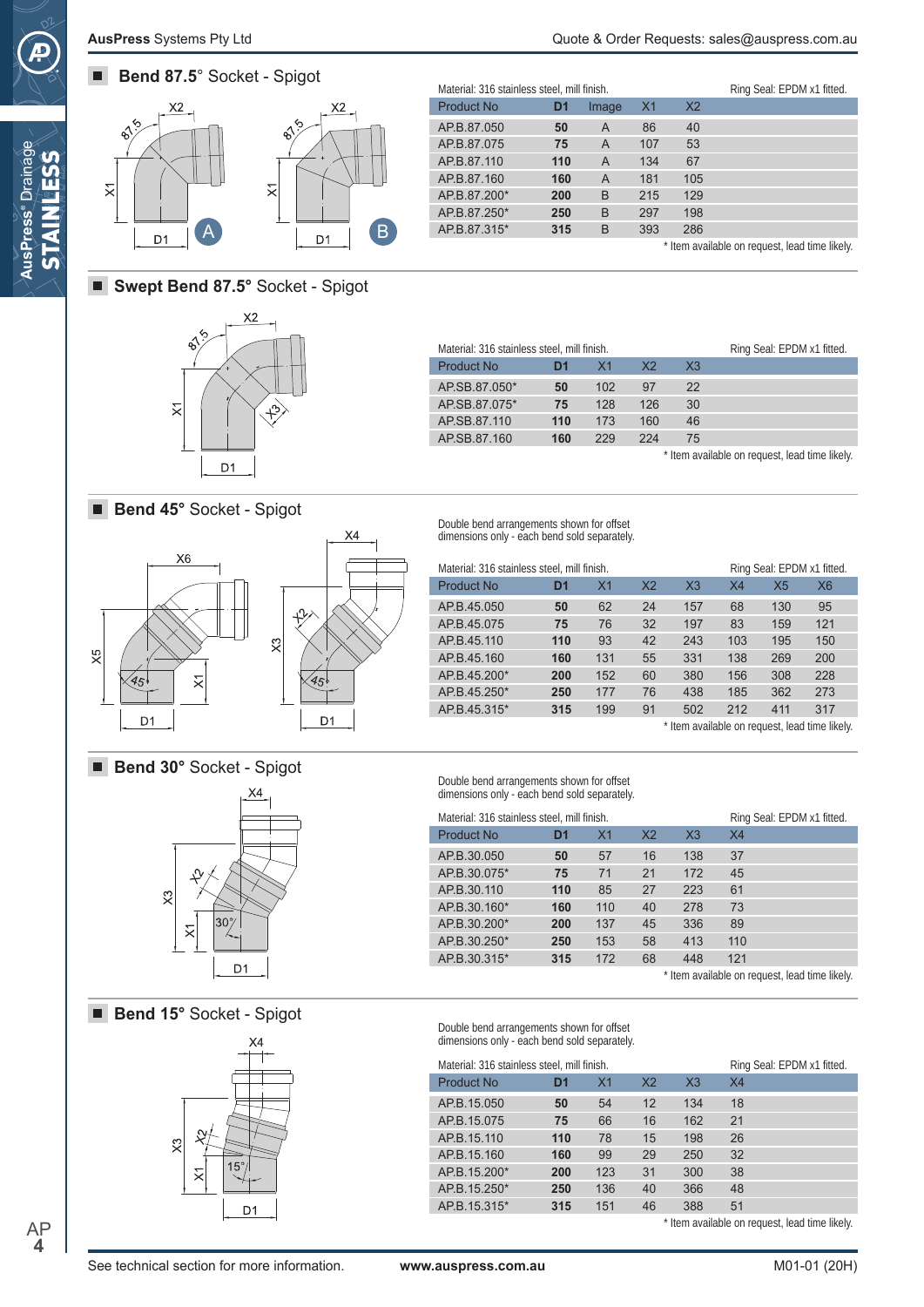#### $\blacksquare$ **Single Junction 45°**

Material: 316 stainless steel, mill finish. Ring Seal: EPDM x2 fitted.



#### **Single Junction 87.5°**

 $\blacksquare$ 

Material: 316 stainless steel, mill finish. Ring Seal: EPDM x2 fitted.



#### AP.SJ.87.050 **50 50** 106 71 AP.SJ.87.075 **75 75** 139 90 AP.SJ.87.110 **110 110** 183 117 AP.SJ.87.160 **160 160** 288 184 AP.SJ.87.200\* **200 200** 333 206 AP.SJ.87.250\* **250 250** 363 215 AP.SJ.87.315\* **315 315** 476 281 AP.RJ.87.075.050 **75 50** 139 90 AP.RJ.87.110.050 **110 50** 183 117 AP.RJ.87.110.075 **110 75** 183 117 AP.RJ.87.160.110 **160 110** 288 184 AP.RJ.87.200.160\* **200 160** 293 186 AP.RJ.87.250.200\* **250 200** 349 226 AP.RJ.87.315.250\* **315 250** 411 248 Product No **D1 BR** X1 X2

AP.DJ.45.050\* **50 50** 128 57 76 AP.DJ.45.075\* **75 75** 179 74 110 AP.DJ.45.110\* **110 110** 233 88 149

Product No **D1 BR** X1 X2 X3

AP.SJ.45.050 **50 50** 128 57 76 AP.SJ.45.075 **75 75** 179 74 110 AP.SJ.45.110 **110 110** 233 88 149 AP.SJ.45.160 **160 160** 332 119 222 AP.SJ.45.200\* **200 200** 415 151 274 AP.SJ.45.250\* **250 250** 513 172 336 AP.SJ.45.315\* **315 315** 616 195 521 AP.RJ.45.075.050 **75 50** 144 56 94 AP.RJ.45.110.050 **110 50** 147 42 119 AP.RJ.45.110.075 **110 75** 182 60 135 AP.RJ.45.160.110 **160 110** 332 119 191 AP.RJ.45.200.160\* **200 160** 359 123 250 AP.RJ.45.250.200\* **250 200** 429 175 307 AP.RJ.45.315.250\* **315 250** 518 154 382

Product No **D1 BR** X1 X2 X3

\* Item available on request, lead time likely.

\* Item available on request, lead time likely.

#### **Double Junction 45°** п

Material: 316 stainless steel, mill finish. Ring Seal: EPDM x3 fitted.



**Double Junction 87.5°**

Material: 316 stainless steel, mill finish. Ring Seal: EPDM x3 fitted.



| AP.DJ.45.160*      | 160 | 160 | 332 | 184 | 222 |                                                |
|--------------------|-----|-----|-----|-----|-----|------------------------------------------------|
| AP.DRJ.45.075.050* | 75  | 50  | 144 | 56  | 94  |                                                |
| AP.DRJ.45.110.050* | 110 | 50  | 147 | 42  | 119 |                                                |
| AP.DRJ.45.110.075* | 110 | 75  | 182 | 60  | 135 |                                                |
| AP.DRJ.45.160.110* | 160 | 110 | 332 | 119 | 190 |                                                |
|                    |     |     |     |     |     | * Item available on request, lead time likely. |
|                    |     |     |     |     |     |                                                |
|                    |     |     |     |     |     |                                                |
|                    |     |     |     |     |     |                                                |

| Product No.            | D1  | <b>BR</b> | - X 1 | X <sub>2</sub> |
|------------------------|-----|-----------|-------|----------------|
| AP.DRJ.87.075.050* 75  |     | 50        | 139   | 90             |
| AP.DRJ.87.110.050*     | 110 | 50        | 183   | 117            |
| AP.DRJ.87.110.075* 110 |     | 75        | 183   | 117            |
| AP DRJ 87 160 110*     | 160 | 110       | 288   | 184            |

\* Item available on request, lead time likely.

п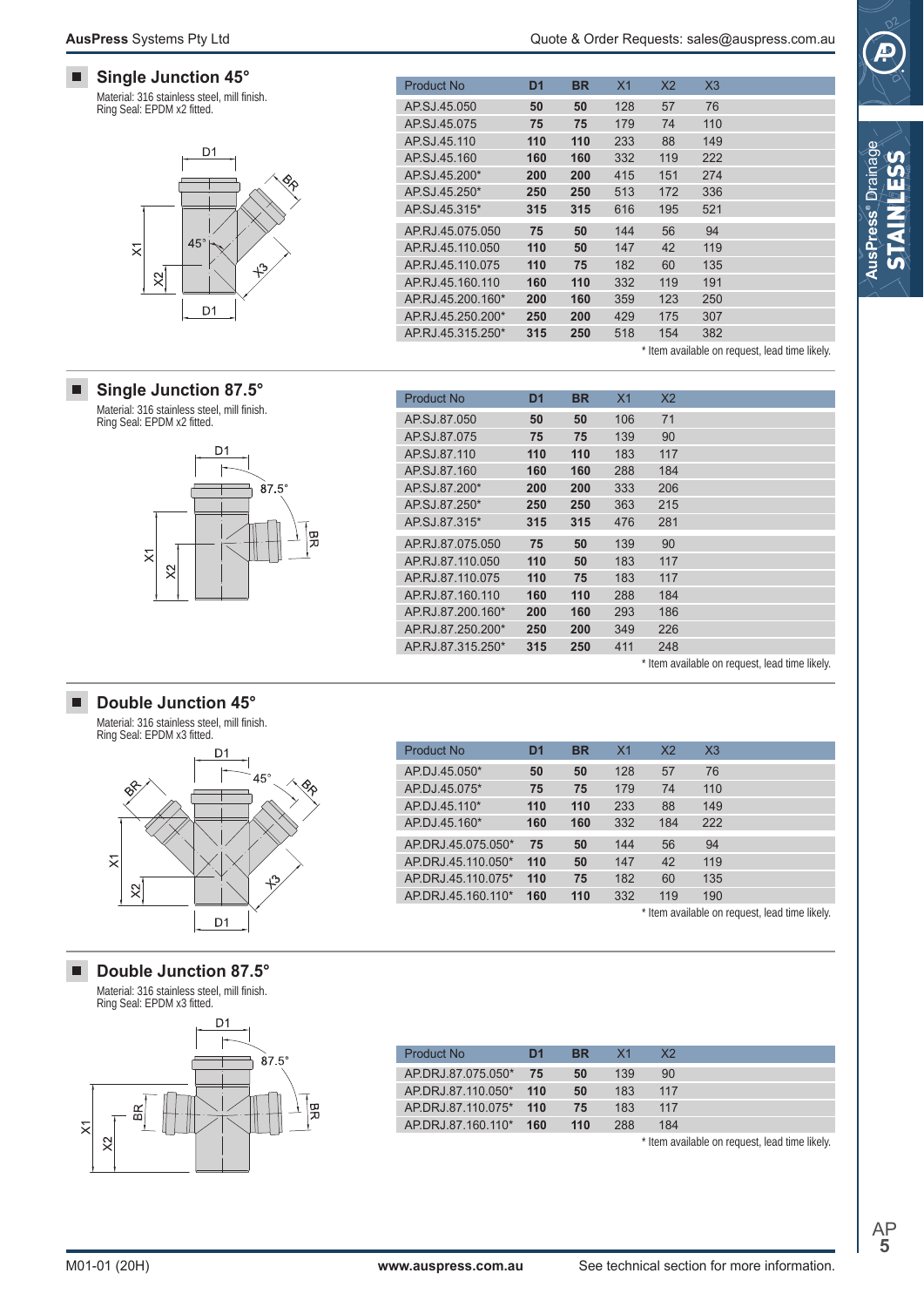

\* Item available on request, lead time likely. AP.IE.250.315\* **250 315** 190 15

## **Expansion Socket Socket - Spigot**

AP.IE.200.250\* **200 250** 180 15

Material: 316 stainless steel, mill finish. Ring Seal: EPDM x1 fitted.



| <b>Product No</b>                                                                                                                       | D1  |     | У1  |     |  |  |
|-----------------------------------------------------------------------------------------------------------------------------------------|-----|-----|-----|-----|--|--|
| AP.ES.110*                                                                                                                              | 110 | 200 | 121 | 74  |  |  |
| AP.ES.160*                                                                                                                              | 160 | 292 | 170 | 110 |  |  |
| * Item available on request, lead time likely.                                                                                          |     |     |     |     |  |  |
| Although each socket is designed to allow<br>some linear expansion & contraction, for greater<br>movement (M) use the Expansion Socket. |     |     |     |     |  |  |
| Thermal expansion & contraction<br>dimensions are available on request.                                                                 |     |     |     |     |  |  |

**Installing?**

Ensure the minimum insertion distance is marked on the incoming spigot prior to inserting.

#### **Clearout** (IP Cover)  $\blacksquare$

Material: 316 stainless steel, polished top finish. Lid seal: Neoprene gasket.



| Product No | D1  | מח  |     |  |
|------------|-----|-----|-----|--|
| AP.CO.110  | 110 | 128 | 90  |  |
| AP.CO.160  | 160 | 180 | 100 |  |

#### п **Vent Cowl**

AP **6**

Material: 316 stainless steel, mill finish.



## **Straight Coupling** Socket - Socket

Material: 316 stainless steel, mill finish. Ring Seal: EPDM x2 fitted.

Straight coupling has centre stopper. Recommended vertical use only (to prevent debris catching on the outward lip).



| <b>Product No</b> | D1  | X <sub>1</sub> |  |  |  |
|-------------------|-----|----------------|--|--|--|
| AP.SC.050         | 50  | 15             |  |  |  |
| AP.SC.075         | 75  | 25             |  |  |  |
| AP.SC.110         | 110 | 25             |  |  |  |
| AP.SC.160         | 160 | 25             |  |  |  |
| AP.SC.200*        | 200 |                |  |  |  |
| AP.SC.250*        | 250 |                |  |  |  |
| AP.SC.315*        | 315 |                |  |  |  |

\* Item available on request, lead time likely.

## **Repair Coupling** Socket - Socket

Material: 316 stainless steel, mill finish. Ring Seal: EPDM x2 fitted.

↸ D<sub>1</sub>

Designed with no centre

| Product No | D1  |     |  |
|------------|-----|-----|--|
| AP.RC.050  | 50  | 89  |  |
| AP.RC.075  | 75  | 96  |  |
| AP.RC.110  | 110 | 102 |  |
| AP.RC. 160 | 160 | 131 |  |
| AP.RC.200* | 200 |     |  |
| AP.RC.250* | 250 |     |  |
| AP.RC.315* | 315 |     |  |

stopper so the repair coupling can slide entirely over pipe for new fittings to be added and then slid back over the join.

\* Item available on request, lead time likely.

Mark min insertion depth on both spigots to ensure adequate insertion.

## **Access Pipe** Socket - Spigot

Material: 316 stainless steel, mill finish. Ring Seals: EPDM x1 fitted, EPDM gasket x1.



AP.AP.160 elevation

| <b>Product No</b> | D1  | X <sub>1</sub> | X <sub>2</sub> | 1/O                                          |  |
|-------------------|-----|----------------|----------------|----------------------------------------------|--|
| AP.IP.075*        | 75  | 139            | 90             |                                              |  |
| AP IP 110         | 110 | 183            | 117            | 110                                          |  |
| AP.IP.160         | 160 | 288            | 184            | 160                                          |  |
| AP.IP.200*        | 200 | 293            | 186            |                                              |  |
|                   |     |                |                | * Itam availahla on raguast Jaad tima likaly |  |

Item available on request, lead time like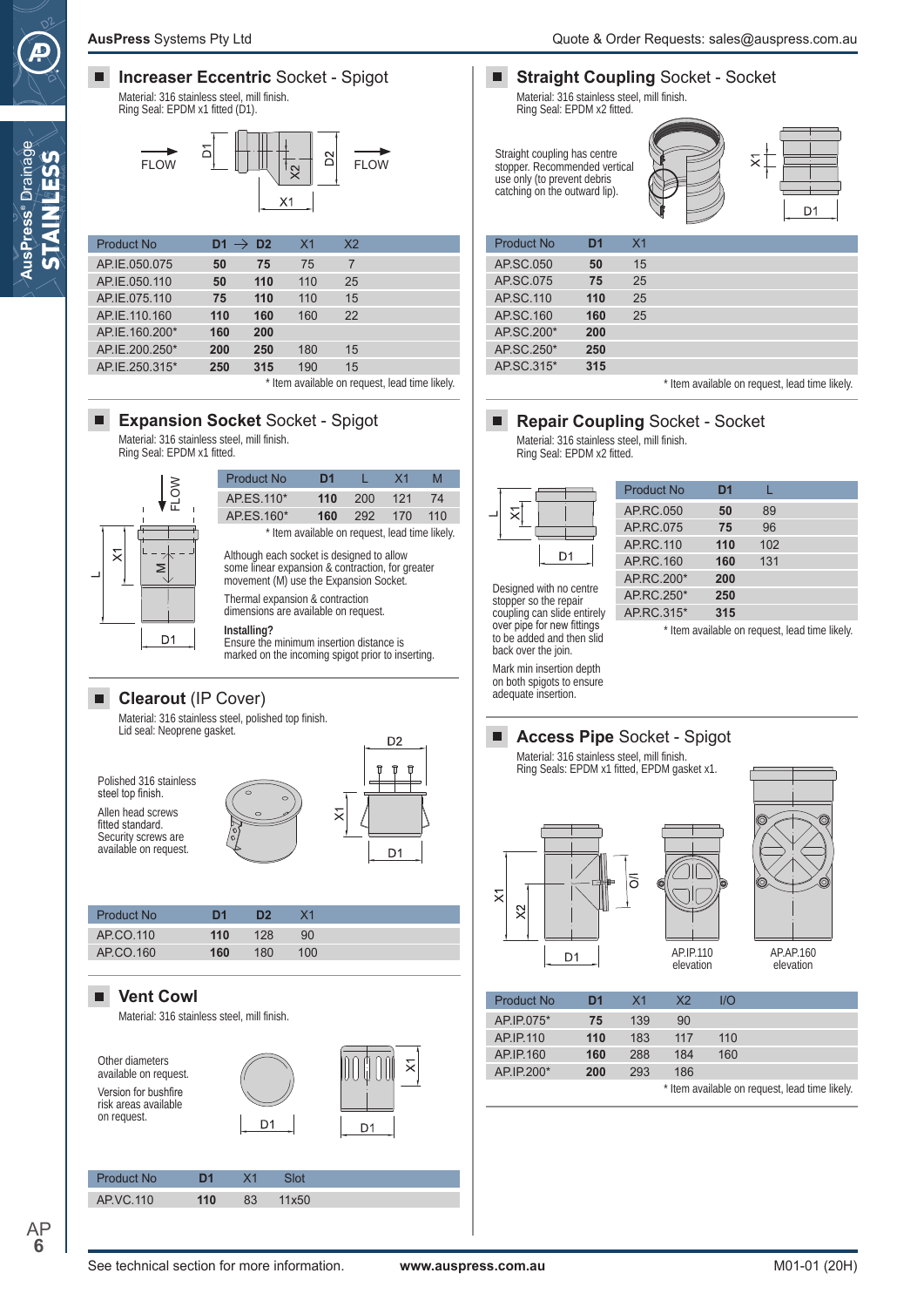

Item available on request, lead time likely. Larger diameters are available on request.

> AP **7**

STAINLESS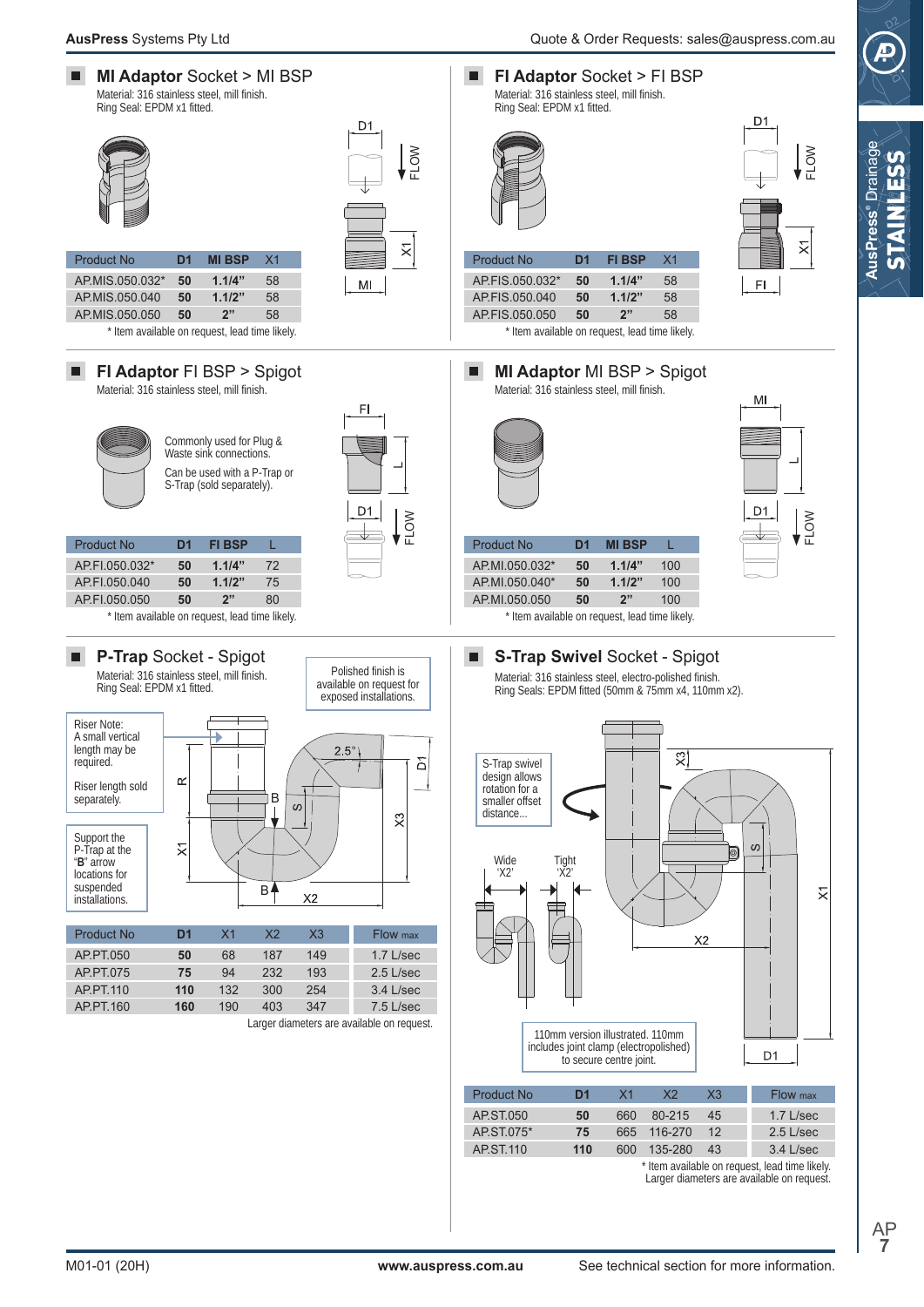#### $\blacksquare$ **Socket Joint Clamp**

**AusPress®** Drainage STAINLESS

**AusPress<sup>®</sup>** Drainage **AIN AESS** 



Socket Clamps are only needed where possible pressures or force on a join could dislodge the spigot from the socket. Joins without a clamp are rated up to positive 0.5 bar pressure. Fitting a clamp will

increase this rating as listed.

#### **Installing?**

Fit the Socket Clamp over the bump of the socket (as shown dashed above) noting the correct direction...

- Small lip edge (fit over the socket), - Large lip edge (fit over the spigot).

Pipe length shown for clarity, not included.

**Installing?**

- Leave the ring seal in the pipe socket. - Fully insert the plug into the socket.

|                | <b>Working Pressures (bar)</b> |                   |  |
|----------------|--------------------------------|-------------------|--|
|                |                                | ſ©<br>C           |  |
| D <sub>1</sub> | <b>Without Clamp</b>           | <b>With Clamp</b> |  |
| 50             | $-0.8$ to $0.5$                | $-0.8$ to $2.0$   |  |
| 75             | $-0.8$ to $0.5$                | $-0.8$ to 2.0     |  |
| 110            | $-0.8$ to $0.5$                | $-0.8$ to $2.0$   |  |
| 160            | $-0.8$ to 0.5                  | $-0.8$ to 1.0     |  |
| 200            | $-0.8$ to $0.5$                | $-0.8$ to 1.0     |  |
| 250            | $-0.8$ to $0.5$                | $-0.8$ to 1.0     |  |
| 315            | $-0.8$ to $0.5$                | $-0.8$ to 1.0     |  |
|                |                                |                   |  |

\* Item available on request, lead time likely.

#### **Socket Plug (Push-In)** П

Material: 316 stainless steel, mill finish.



#### П **Socket Plug with Clamp**

Material: 316 stainless steel, mill finish.



If Socket Plug requires to be secured in place, refer to Socket Plug with Clamp as an alternative product. Pipe length shown for clarity, not included.

| Product No. | D <sub>1</sub> | D <sub>2</sub> |  |
|-------------|----------------|----------------|--|
| AP.SP.050   | 50             | 58             |  |
| AP.SP.075   | 75             | 85             |  |
| AP SP 110   | 110            | 120            |  |
| AP SP 160   | 160            | 170            |  |
| AP.SP.200*  | 200            | 210            |  |
| AP.SP.250*  | 250            | 260            |  |
| AP SP 315*  | 315            | 325            |  |

\* Item available on request, lead time likely.

| Installing?                  |  |  |
|------------------------------|--|--|
| - Leave the ring seal in the |  |  |
| pipe socket.                 |  |  |

- Fully insert the plug into

the pipe socket. Position the clamp behind

the socket bump, as shown

dashed. - Tighten nuts x4 to secure

Pipe length shown for clarity, not included.

| Product No. | D <sub>1</sub> |  |
|-------------|----------------|--|
|             |                |  |
| AP.SPC.050  | 50             |  |
|             |                |  |
| AP.SPC.075  | 75             |  |
| AP.SPC.110  | 110            |  |
|             |                |  |
| AP.SPC.160* | 160            |  |
|             |                |  |
| AP.SPC.200* | 200            |  |
|             |                |  |
| AP.SPC.250* | 250            |  |
|             |                |  |
| AP.SPC.315* | 315            |  |
|             |                |  |

\* Item available on request, lead time likely.

#### **Adaptor Flange** Socket - Flange  $\blacksquare$

Material: 316 stainless steel, mill finish. Ring Seal: EPDM x1 fitted.



Other flange types, spigot ends and diameters on request.

We manufacture Adaptor Flanges to suit the flange type and pipe length you require.

| Product No       | DИ  | Table | Χ1  | $\mathsf{I}_{\mathsf{min}}$ | D2  | <b>PCD</b> | $D3 \times q$ ty |
|------------------|-----|-------|-----|-----------------------------|-----|------------|------------------|
| AP AFS 050*      | 50  | Е     | 140 | 10                          | 150 | 114        | 18Ø x4           |
| AP AFS 075*      | 75  | F     | 140 | 11                          | 185 | 146        | 180x4            |
| AP AFS $110*$    | 110 | Е     | 140 | 13                          | 215 | 178        | 18Ø x8           |
| $AP$ AFS 160 $*$ | 160 | F     | 240 | 17                          | 280 | 235        | 220x8            |

\* Item available on request, lead time likely. Confirm flange type at time of ordering. Flange table dimensions are in accordance with AS 2129.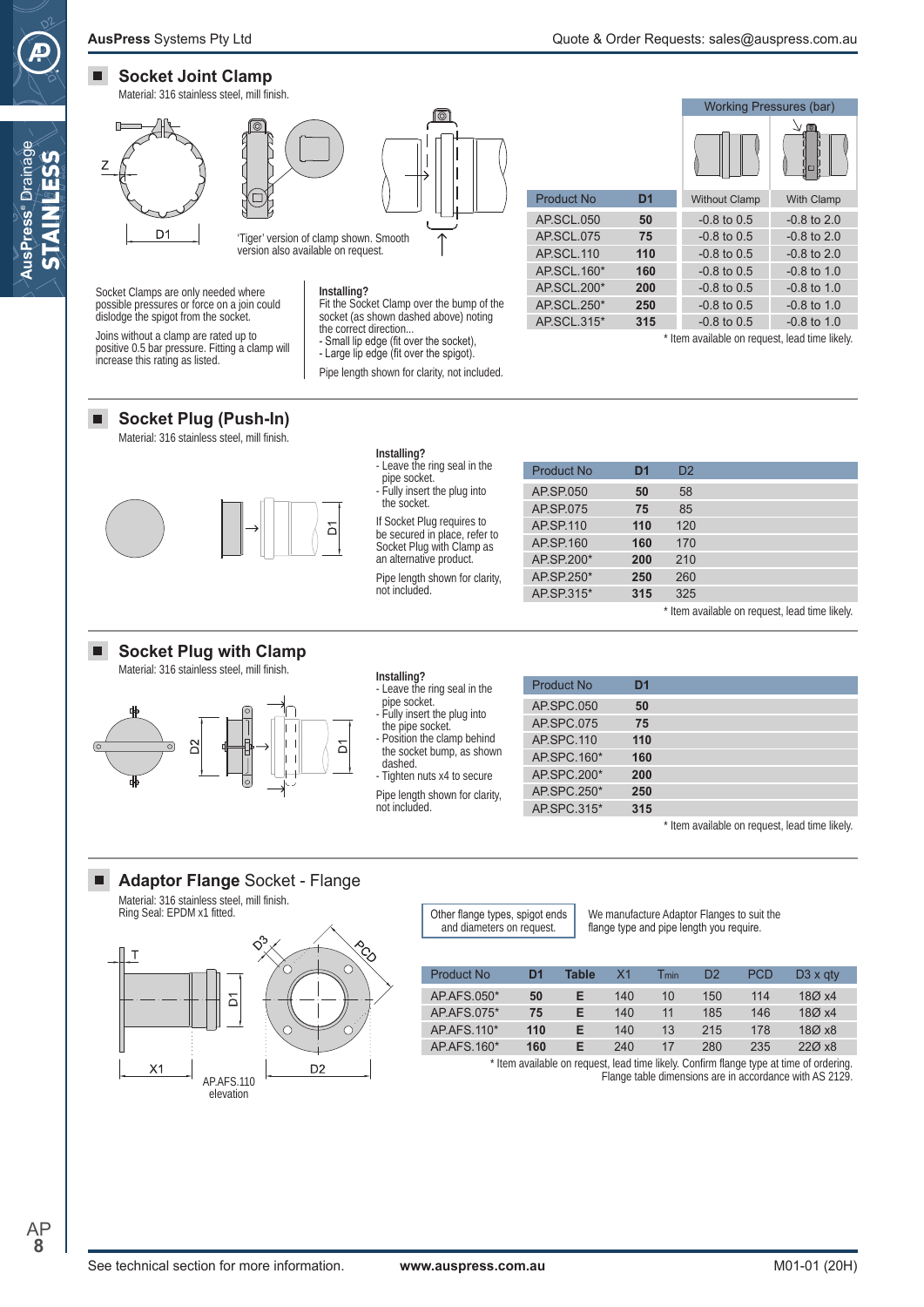

**AusPress®** Drainage STAINLESS

**AusPress<sup>®</sup>** Drainad







| Product No. | D1  | D2  | X <sub>1</sub> |  |
|-------------|-----|-----|----------------|--|
| AP.CF.050*  | 50  | 160 | 51             |  |
| AP.CF.075*  | 75  | 185 | 51             |  |
| AP.CF.110*  | 110 | 221 | 51             |  |
| AP.CF.160*  | 160 | 270 | 51             |  |

Pipe length shown for clarity, not included. \* Item available on request, lead time likely.



Swinging door prevents the ingress of vermin.

**Installing?** Install horizontally with the

hinge tab at the top.

| Product No        | D1  | X <sub>1</sub> |
|-------------------|-----|----------------|
| AP VFS 050        | 50  | 75             |
| AP.VFS.075*       | 75  | 100            |
| <b>AP VFS.110</b> | 110 | 135            |
| AP VFS 160*       | 160 | 185            |

\* Item available on request, lead time likely.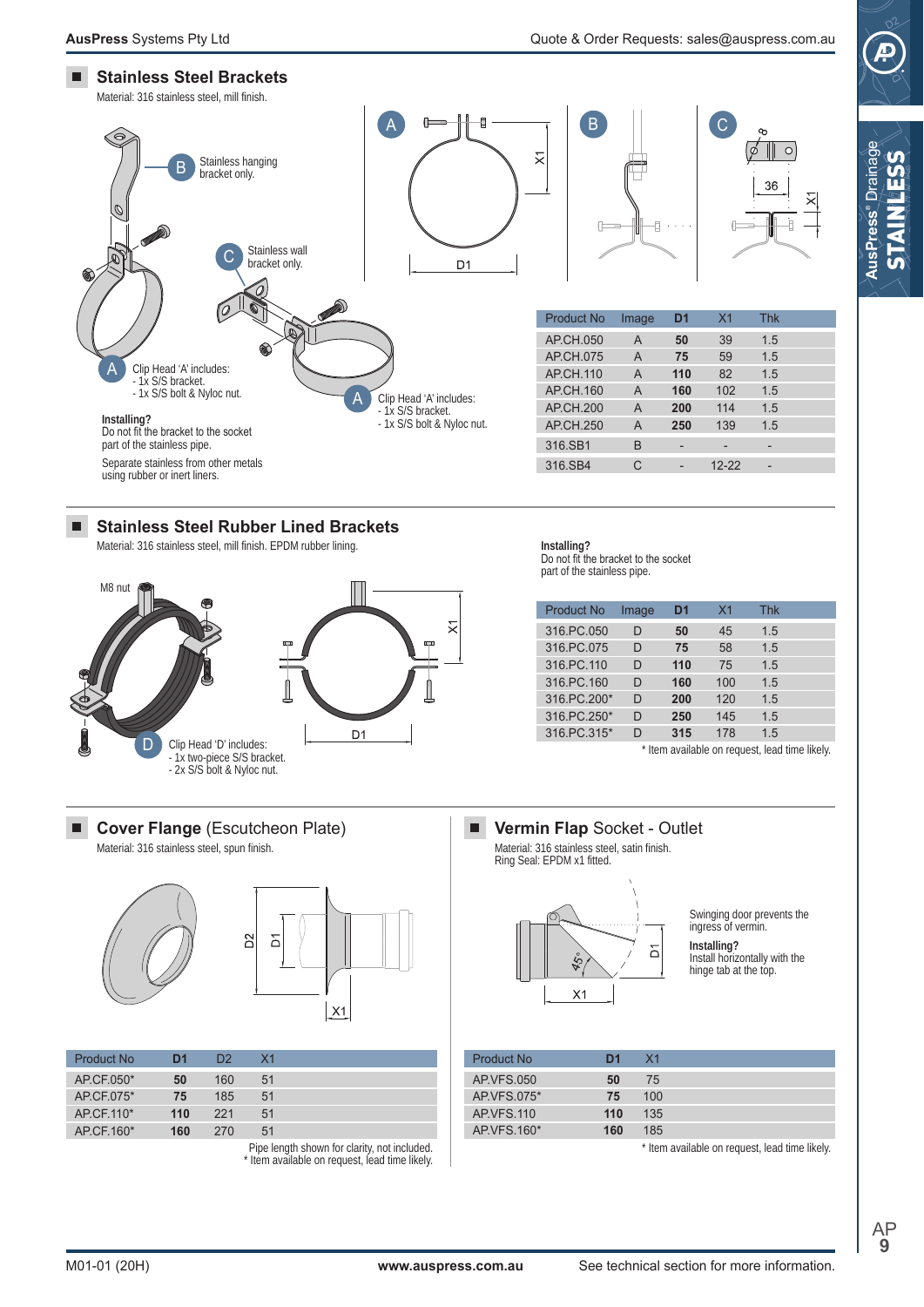Within the socket of each fitting and pipe length, an EPDM rubber ring seal is supplied fitted as standard.

**Note the orientation the ring seal is inserted into the socket - double seals facing into the socket,**  refer adjacent image...

**AusPress®** Drainage STAINLESS

AusPress<sup>®</sup> Drainage **STAINLESS** 

For ring seal suitability with chemicals and other applications, please contact us for assessment.

> Refer to our Technical Data Sheets for ring seal suitability and resistance.



| <b>EPDM</b> = Ethylene Propylene<br>Diene Monomer                |
|------------------------------------------------------------------|
| $FPM = Fluroelastomer$ is a<br>material similar to Viton rubber. |

|                | <b>Supplied</b><br>standard                   | Optional<br>extra                        |
|----------------|-----------------------------------------------|------------------------------------------|
| Type:          | <b>EPDM</b><br>Standard                       | <b>FPM</b><br>Oil, Gas, High°C           |
|                | D1<br><b>Black</b><br>-50 to $+100^{\circ}$ C | D1<br>Green<br>$-20$ to $+200^{\circ}$ C |
| D <sub>1</sub> | <b>Product No</b>                             | <b>Product No</b>                        |
| 50             | AP.EPDM.050                                   | AP.FPM.050                               |
| 75             | AP.EPDM.075                                   | AP.FPM.075                               |
| 110            | AP.EPDM.110                                   | <b>AP FPM 110</b>                        |
| 160            | AP.EPDM.160                                   | <b>AP FPM 160</b>                        |
| 200            | AP.EPDM.200*                                  | AP.FPM.200*                              |
| 250            | AP.EPDM.250*                                  | AP.FPM.250*                              |
| 315            | AP.EPDM.315*                                  | AP.FPM.315*                              |

\* Item available on request, lead time likely.

In-Wall (Ventilated) Vertical Outlet





Material: 304 stainless steel, satin finish.











D<sub>1</sub>

 $X<sub>3</sub>$ 



 $MI$ 

C

|  | M <sub>l</sub> |  |
|--|----------------|--|

| Image | <b>Product No</b>   | D <sub>1</sub> /MI |     |                          | X3  | X4 |                          |     |
|-------|---------------------|--------------------|-----|--------------------------|-----|----|--------------------------|-----|
| А     | WMT-5-BTM           | 38                 | 120 | $\overline{\phantom{a}}$ | 100 | 80 | $\overline{\phantom{a}}$ | -   |
| в     | WMT-5-BACK          | 38                 | 120 | 135                      | 100 | 80 | $\overline{\phantom{a}}$ | -   |
| С     | <b>TUN.INWL.BLU</b> | 1.1/2"             | 150 |                          | 128 | 25 | 79                       | 189 |
|       |                     |                    |     |                          |     |    |                          |     |

 $\overline{\times}$ 

80

٦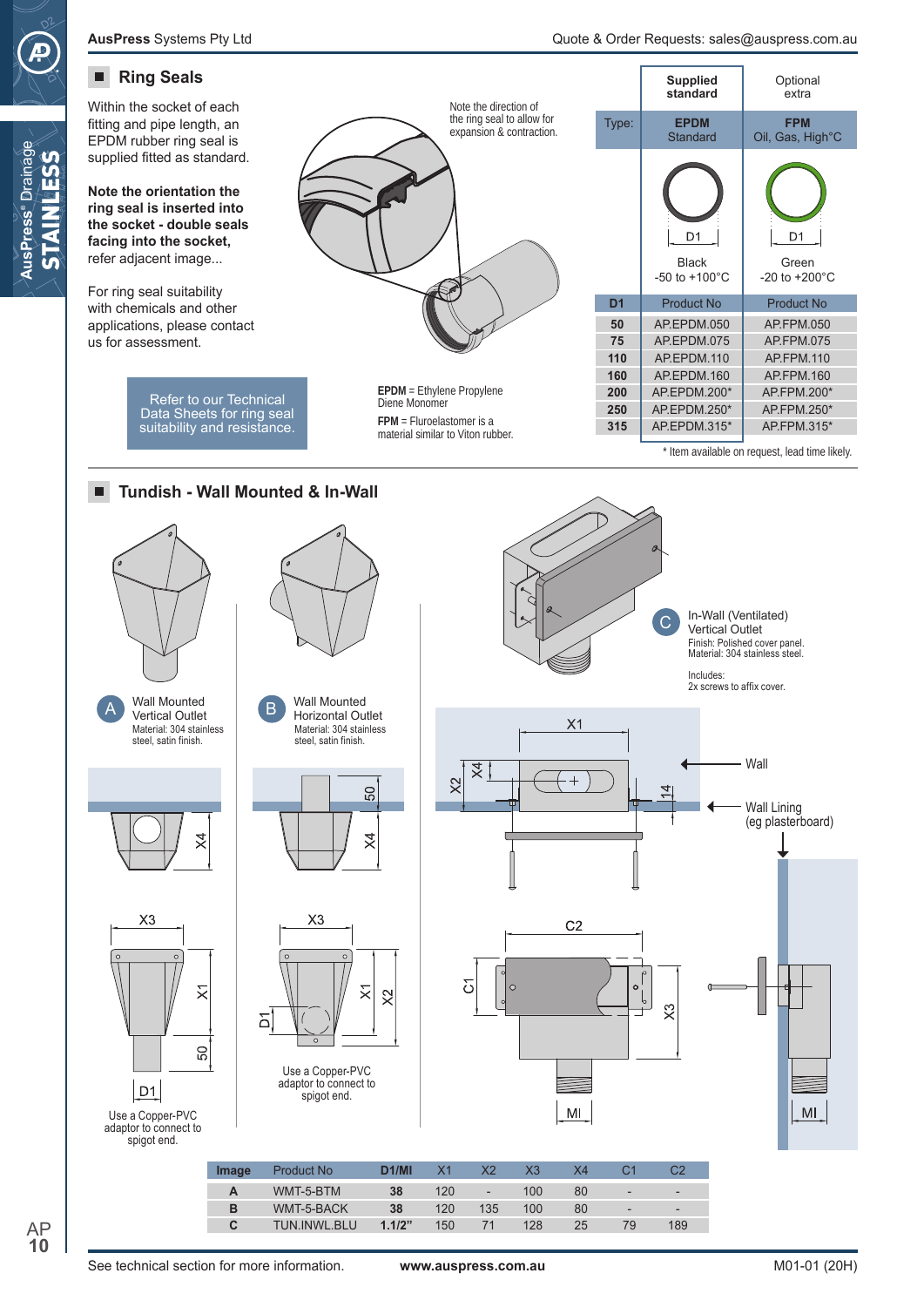## **Joining Drainage To & From Other Materials**

Confirm the materials are compatible with stainless steel and the rubber ring seal is lubricated (not with oil). Remember to observe the flow rule when installing. All items sold separately. Confirm with manufacturer suitability of non-AusPress products.

This is a quide only! Read with the technical section and contact us for more information.